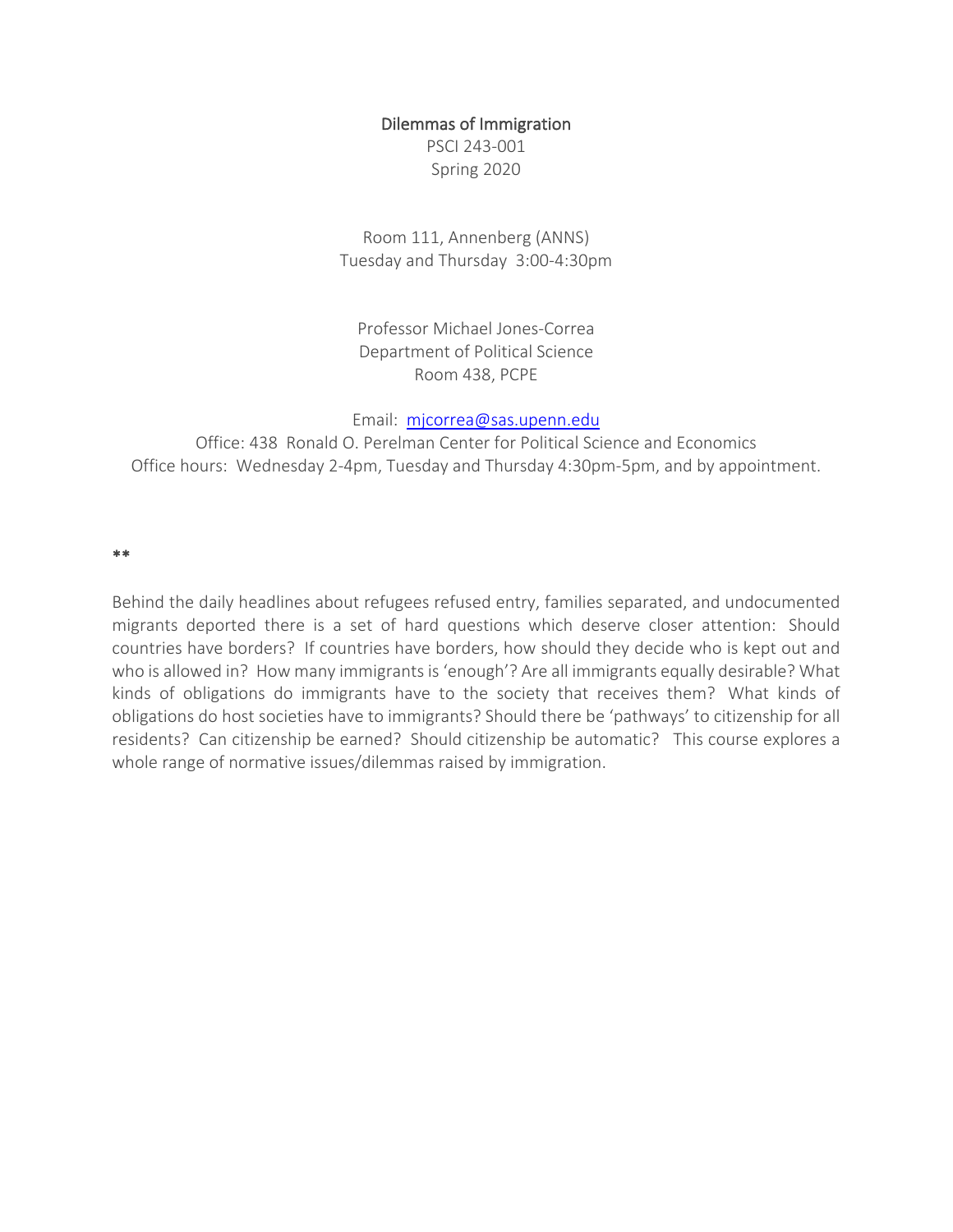### Course Policies

#### *Expectations*

This course will be in a loose lecture/discussion format. For this to work, *everyone has to participate*, so you are expected to attend class and actively contribute to class discussion. Each class meeting will involve both lecture and discussion. To help spark discussion you will be asked to write up a set of questions and reflections on the readings for the week, posted on the course website on Canvas (https://canvas.upenn.edu/courses/1494173). Your thoughts and questions will provide the framework for that week's discussion.

#### *Laptop and Cell Phone Policy*

No cell phones may be used during class. This is an issue of respect for yourself, and your fellow students, so please turn them off during class time. There is a good deal of evidence<sup>1</sup> that laptops distract from learning and discussion. Think hard about bringing them to class.

#### *Course Announcements*

The syllabus, miscellaneous course materials (including assignments) will be available at the course website on Canvas. Please be sure you have a functional Penn email account that you check regularly: you'll receive communications via Canvas or email.

#### *Reading Assignments*

This is technically a lecture course but it is run through discussion and questioning of the readings, and the themes they raise. You are expected to read the readings before lecture. By "read" I mean have read them carefully, thought about them, taken notes on them. I will send out questions beforehand designed to help you think about the texts, and you should think about these in relation to the readings before we meet for class. Remember that these readings are not like textbooks; they will probably take you longer than usual to read, and you may need to re-read sections, so plan accordingly.

The readings are available on Canvas (go to https://canvas.upenn.edu and login with your PennKey and password).

<sup>&</sup>lt;sup>1</sup> Pam Mueller and Daniel Oppenheimer, 2014, "The Pen Is Mightier than the Keyboard: Advantages of Longhand over Laptop Note Taking," *Psychological Science* 25(6): 1159-1168.

Susan Payne Carter, Kyle Greenberg, and Michael Walker. 2016. "The Impact of Computer Usage on Academic Performance: Evidence from a Randomized Trial at the United States Military Academy," SEII Working Paper #2016.02, MIT. And see: https://www.nytimes.com/2017/11/22/business/laptops-not-during-lecture-ormeeting.html)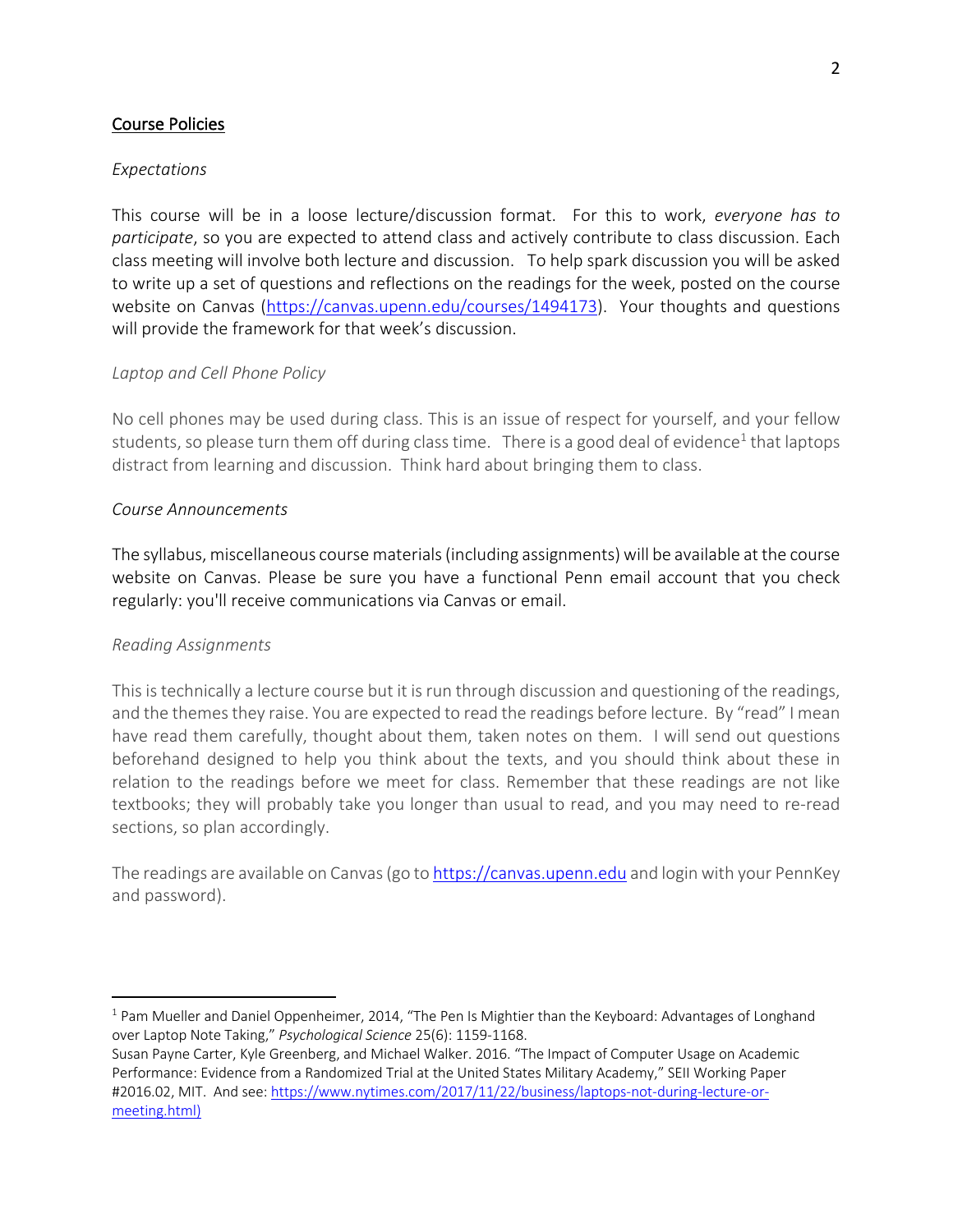Immigration is in the news almost every day—follow a national or international newspaper (the *New York Times*, the *Financial Times*, etc.) on a daily basis to keep up with events. We will refer to these in class frequently. Keeping up with the news will help!

### *Written Assignments*

Students will write two papers for this course. The first is a shorter (5-7pp) picking up on our discussion of borders and drawing on the class readings. The final paper will be a longer (10-15pp) paper on a topic of your choice, addressing a topic related to the course. Your papers should have a research question/hypothesis with the expectation that you will conduct substantial outside research beyond the course readings.

Papers should be typed and follow an accepted footnote and bibliographic style. Take care as you write—cite *all* your sources from whom you draw ideas/quotations. The typical style in political science is (Last Name, Year of Publication: Page), e.g. (Jones-Correa, 1998: 118), or if not referencing a specific page: (Jones-Correa, 1998). Footnotes and endnotes are also acceptable ways of acknowledging work. You can use any citation style you prefer as long as it an official style (e.g. MLA or Chicago) and it is consistently used in your written work. Each report or paper should include a bibliography of works cited.

Suggested page length does not include title page and bibliography. Papers will be due electronically by **midnight** of the date specified.

### *Late Papers and Grading*

Anyone who anticipates a scheduling conflict should contact your TA or professor in advance. Except in extraordinary circumstances, no extensions will be granted within 48 hours of a deadline. Only after written confirmation from me that you can either turn in an assignment late should you consider the extension granted.

Late assignments will be penalized one third of a grade (e.g. A- to B+) for every day. If an extension is sought due to overlapping deadlines, please request an extension from the other relevant professor as well. No more than one extension will be granted in a term without a formal request by the student's Dean.

## *Honor Code*

For all assignments, students are required to abide by the University of Pennsylvania's Code of Academic Integrity. A copy of the code can be found at the following URL: https://provost.upenn.edu/policies/pennbook/2013/02/13/code-of-academic-integrity

Violations of the Code of Academic Integrity, especially plagiarism, may result in a failing grade in the course. If you have any questions about what might constitute plagiarism, do not hesitate to ask me. Students may also wish to read and complete the exercises on "Recognizing and Avoiding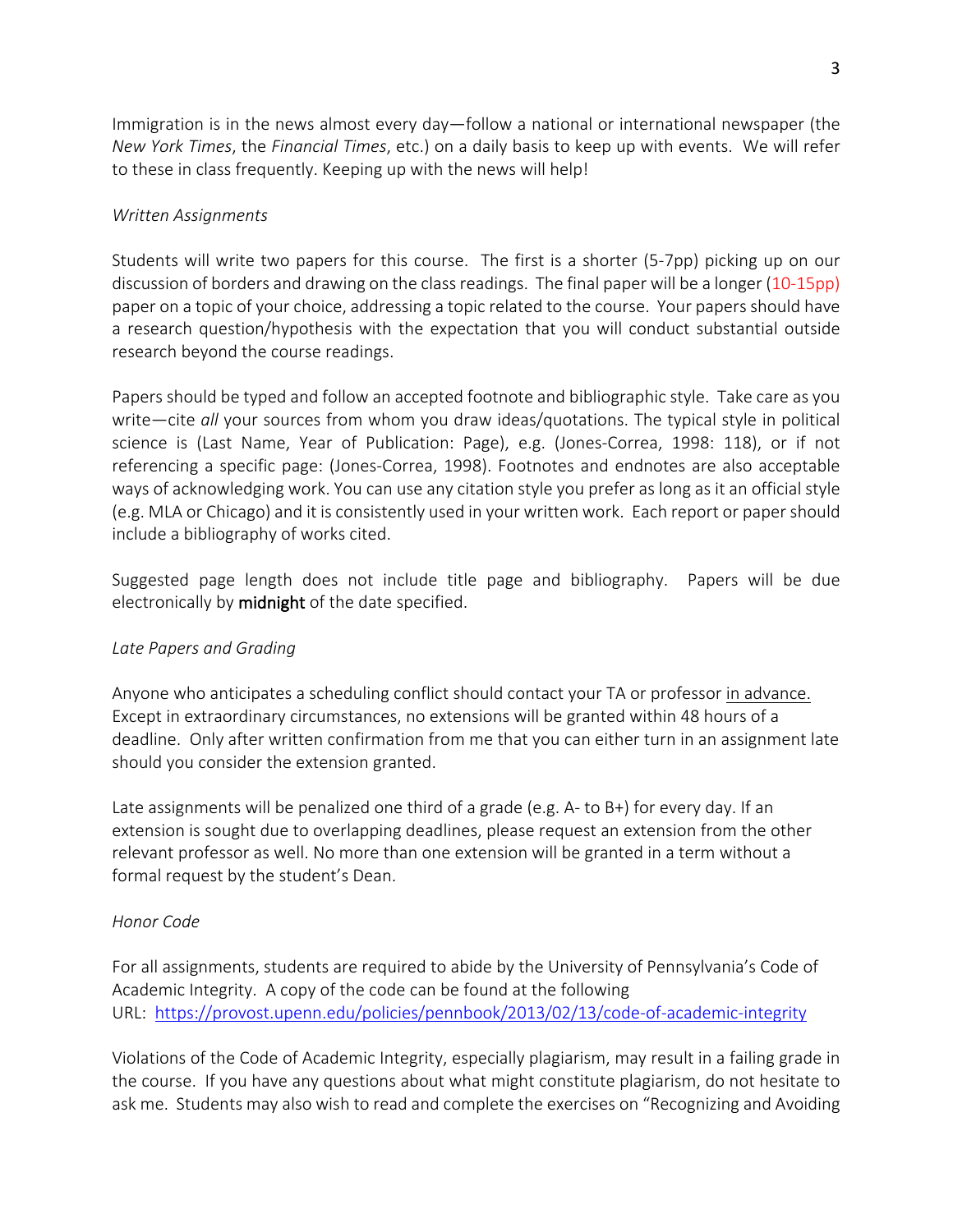Plagiarism" at http://plagiarism.arts.cornell.edu/tutorial/index.cfm

### *Accommodations*

Academic accommodations will be granted only to those who provide certification from the Weingarten Learning Resource Center http://www.vpul.upenn.edu/lrc/sds/academic\_accommodations

If you have any questions or concerns regarding course policies or other matters, just ask!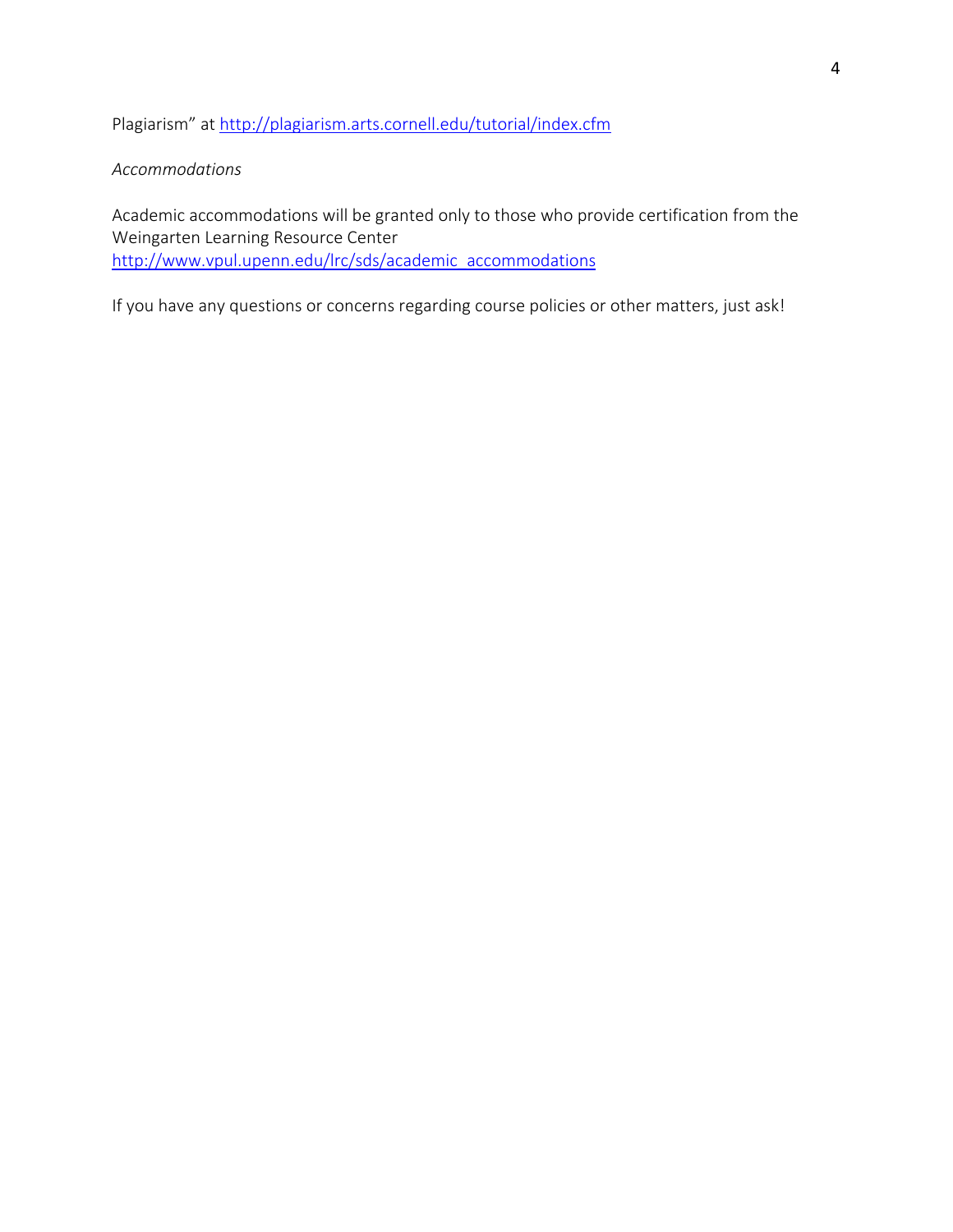### Requirements and Grading

#### Class Participation (20%)

- All class participants are expected to attend and actively contribute to each class session.
- You should post two short responses each week on Canvas: 1) your reaction to the readings posted on the course Canvas website is due each week by midnight Monday. These posts can be questions, things that particularly struck you while reading, or something you disagreed with. 2) a response to your classmates' responses. These can respond/build on classmates' comments or start a new thread themselves. These can be posted anytime during the week.

#### Writing Assignments (40%)

- 5-7 page paper due February  $7<sup>th</sup>$  (15%)
	- o Short paper building on class readings and discussion on Borders.
- 10-15 page paper due May 8th (25%)
	- o The topic must touch on course themes but otherwise is flexible. Make an appointment to see the instructor no later than mid-way through the course to talk about your paper topic.

#### Exams (40%)

- Exam  $1$  (March 5) (20%)
- Exam 2 (April 28 online) (20%)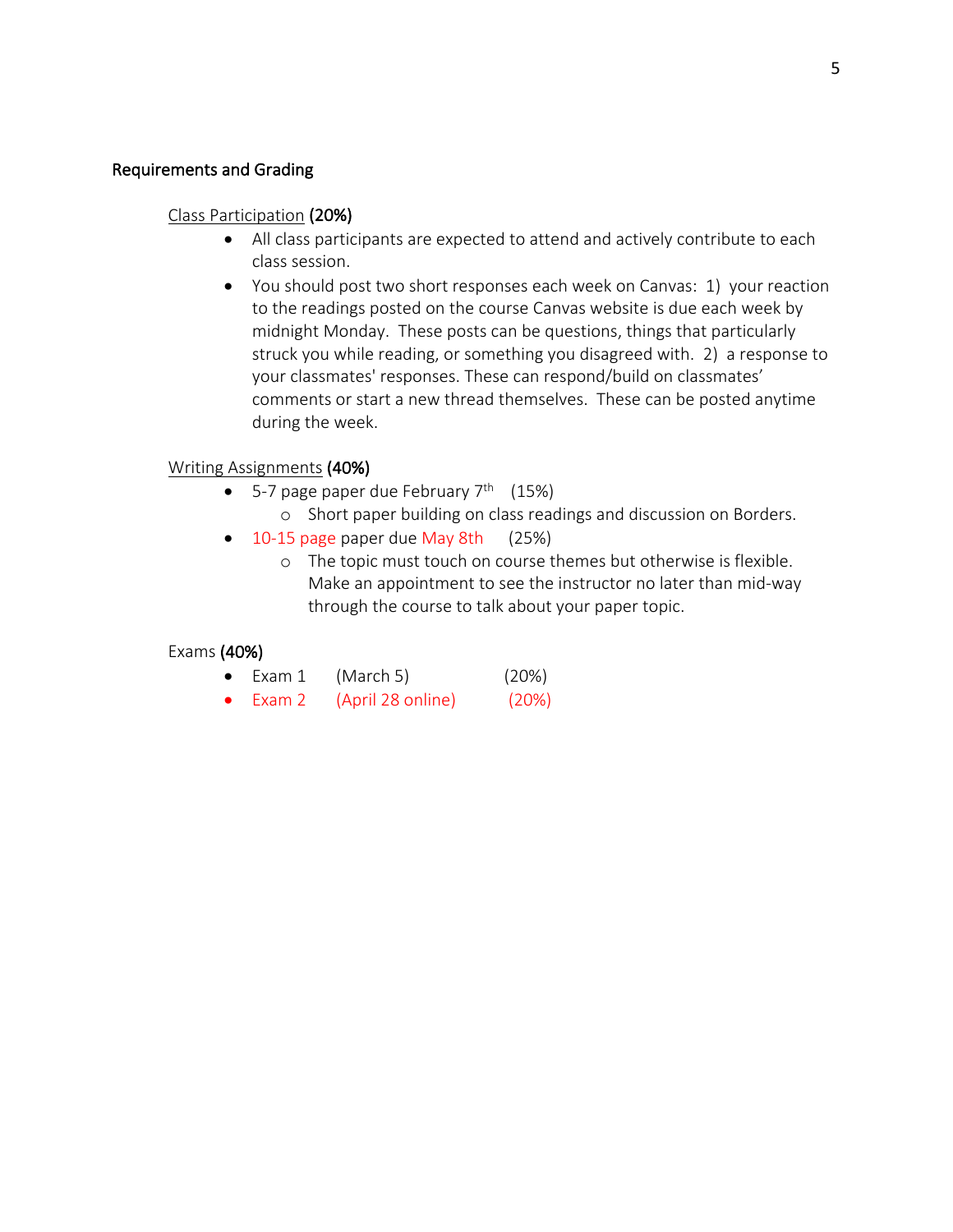### Dilemmas of Immigration

### Why immigration? (January 16)

- Douglas Massey. 1999. "Why Does Immigration Occur? A Theoretical Synthesis." Pp. 34- 52 in *The Handbook of International Migration: The American Experience*, edited by C. Hirschman, P. Kasinitz and J. DeWind. New York: Russell Sage Foundation.
- Douglas Massey et al. *Worlds in Motion: Understanding International Migration at the End of the Millennium,* pp. 1–59 (chapters 1 and 2). New York: Oxford Univ. Press, 1999 (CW)
- Douglas Massey and Pren 2012. "Unintended consequences of US immigration policy: explaining the post 1965 surge from Latin America" in *Population and Development Review* 38

### Borders

### Why borders? (Week of January 21 and 23)

- Michael Walzer. 1983. "Membership," Chapter 2 in *Spheres of Justice: A Defense of Pluralism and Equality.*
- Joseph Carens. 1987. "Aliens and Citizens: The Case for Open Borders." *The Review of Poltiics*. 49(2): 251-273.
- Seyla Benhabib. 1999. "Citizens, Residents and Aliens in a Changing World: Political Memberhip in the Global Era." *Social Research.* 66:3 pp. 709-744.
- David Abraham. 2010. "Doing Justice on Two Fronts: The Liberal Dilemma in Immigration." *Ethnic and Racial Studies.* 33:6 pp. 968-285.

### *Recommended*

• David Miller 2016. "Open Borders," Chapter 3 in *Strangers in Our Midst: The Political Philosophy of Immigration.* Cambridge: Harvard University Press. Pp. 38-56.

## What do we want borders to do? (Week of January 28 and 30)

- Peter Andreas. 2003. "Re-Drawing the Line: Borders and Security in the Twenty-first Century." *International Security* 29:2 pp. 78-111.
- John Torpey. 1998. "Coming and Going: On the State Monopolization of the Legitimate 'Means of Movement.'" *Sociological Theory*. 16:3 pp. 239-259.
- David Androff and Kyoko Y. Tavassoli. 2012. "Deaths in the Desert: The Human Rights Crisis on the U.S. Mexico Border." *Social Work.* 57:2 pp. 165-173.
- "US Border Crossings are Fewer, Riskier and More Expensive." *Wall Street Journal.*  October 4, 2017.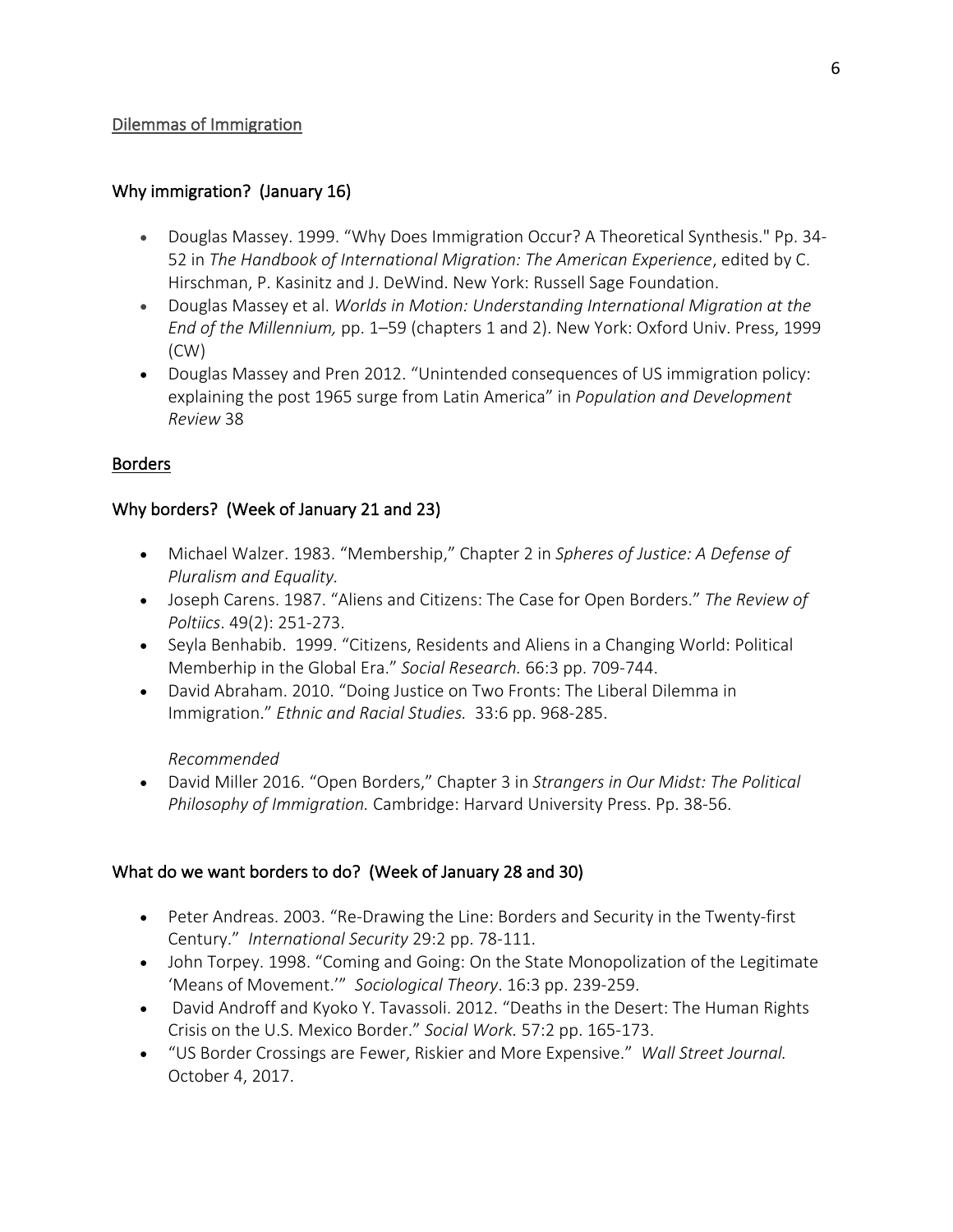- Sarah Murphy. "Life and Death on the Mediterranean." *AJ+ On the News.* June 20, 2017 https://medium.com/aj-news/life-and-death-on-the-mediterranean-a6885d1349c0
- ACLU, The Constitution in the 100-Mile Border Zone. https://www.aclu.org/other/constitution-100-mile-border-zone

## Who should be let in? (Week of February 4 and 6)

- Jens Hainmueller and Daniel Hopkins. 2015. "The Hidden American Immigration Consensus: A Conjoint Analysis of Attitudes toward Immigrants." *American Journal of Political Science*. 59:3 pp. 529-548.
- Migration Policy Institute. 2003. "Family Reunification. "
- American Immigration Council. 2013. "The Advantages of Family-Based Immigration."
- Massimiliano Tani. 2014. "Using a Point System for Selecting Immigrants." IZA World of Labor.
- Making Sense. 2017. "Would the US Benefit from a Points-Based System?"

# Who should be kept out? (Week of February 11 and 13)

- John Higham. 1955. *Strangers in the Land.* Ch. 1 and 2.
- Douglas Baynton. Bayton, *Defectives in the Land: Disability and Immigration in the Age of Eugenics*, University of Chicago Press, 2016. "Defect: A Selective Reinterpretation of American Immigration History." Ch. 2
- European Stability Initiative. 2015. "The Merkel Plan."
- Full Video & Transcipt: President Donald Trump Rally in Harrisburg, Pennsylvania. Saturday, April 29, 2017. PA Farm Show Complex and Expo Center
- Leaf van Boven and Paul Slovic. "The Psychological Trick Behind Trump's Misleading Terror Statistics." January 28, 2018. *Politico.*  https://www.politico.com/magazine/story/2018/01/28/trump-administration-terrorstatistics-216541

# Is there an obligation to take in (at least some) migrants? (Week of February 18 and 20)

- United Nations. 1951/1968. *Convention and Protocol Related to the Status of Refugees.*
- Maria Cristina Garcia. 2017. *The Refugee Challenge in Post-Cold War America*. Chapter 4.
- Jacqueline Bhabha. 2003. "More Than Their Share of Sorrows: International Migration Law and the Rights of Children." 22 *St. Louis University Public Law Review* 253.
- Talia Inlender. 2009. "Status Quo or Sixth Ground? Adjudicating Gender Asylum Claims." In Seyla Benhabib and Judith Resnik eds. *Migrations and Mobilities: Citizenship, Borders and Gender.* New York University Press.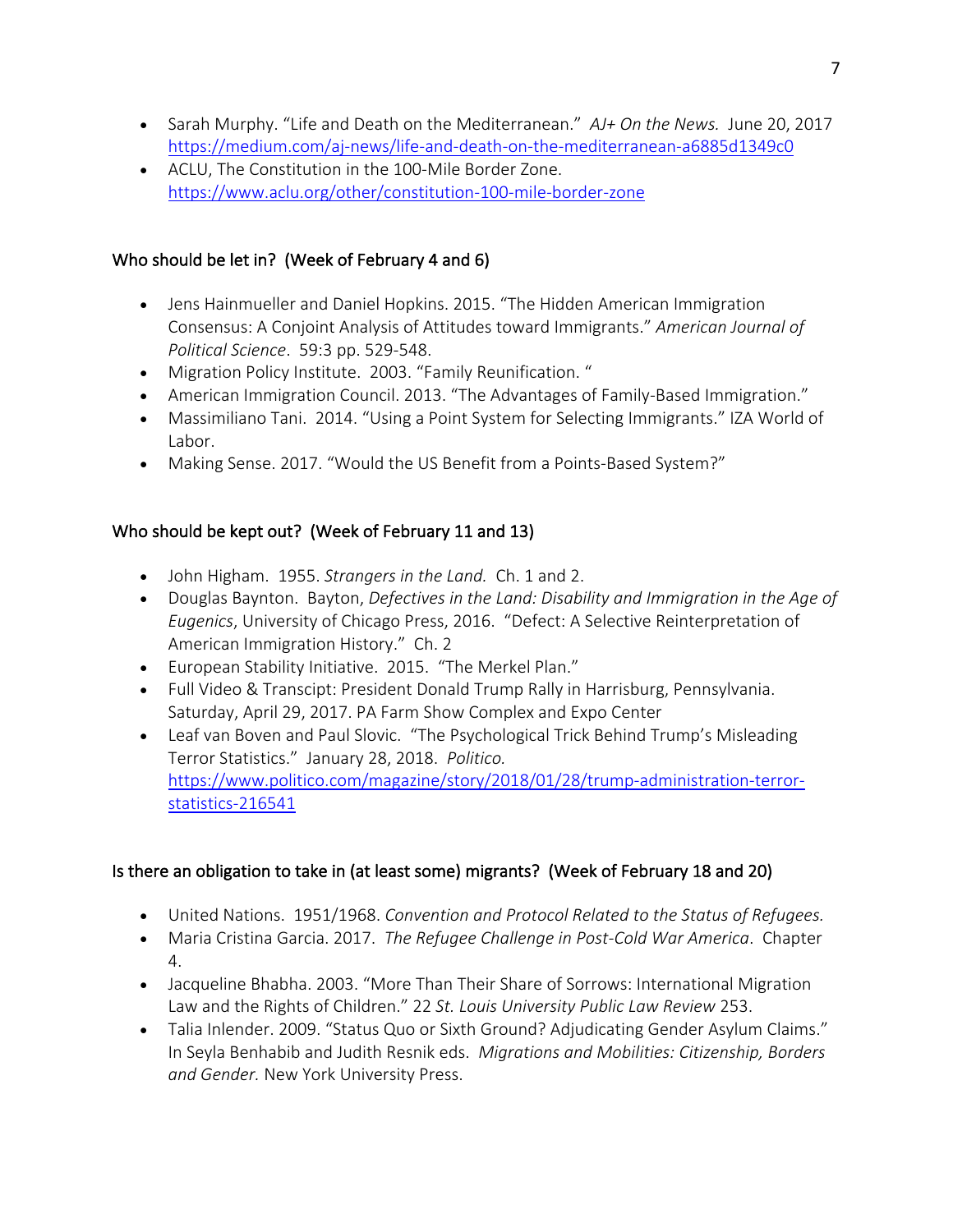## Illegal Immigration and the Rights of Non-Citizens: How should countries respond to people who enter illegally? (Week of February 25 and February 27)

- Roberto Gonzales. *Lives in Limbo.* Chapter 1.
- Kristen Hill Maher. 2002. "Who Has The Right To Rights?" in Alison Brysk ed. *`* University of California Press.
- Nando Sigona. 2012. "I have too much baggage': the impacts of legal status on the social worlds of irregular migrants." *Social Anthropology/Anthropologie Sociale* 20*:*1 pp. 50–65.
- Joseph Carens. 2009. "The Case for Amnesty." *Boston Review.* New Democracy Forum on Immigration." https://bostonreview.net/forum/case-amnesty-joseph-carens
- Responses to Carens. 2009. *Boston Review.*
	- https://bostonreview.net/forum/case-amnesty/legalization-costs-outweighbenefits-alexander-aleinikoff
	- https://bostonreview.net/forum/case-amnesty/historically-america-bothlegalized-and-deported-migrants
	- https://bostonreview.net/forum/case-amnesty/moral-argument-details-matterpeter-schuck
	- https://bostonreview.net/forum/case-amnesty/if-moral-duties-apply-domesticnoncitizens-they-apply-all-noncitizens-arash-abizadeh
	- https://bostonreview.net/forum/case-amnesty/apply-compassion-offered-illegalimmigrants-most-vulnerable-citizens-carol-swain
	- https://bostonreview.net/forum/case-amnesty/moral-argument-belongs-centerimmigration-debate-gara-lamarche
	- https://bostonreview.net/forum/case-amnesty/only-addressing-realities-northamerican-economic-integration-douglas-massey
	- https://bostonreview.net/forum/case-amnesty/amnesty-should-be-matterregret-not-bonus-gerald-neuman
	- https://bostonreview.net/forum/case-amnesty/mismatch-between-moralintuitions-political-views-rainer-baubock
	- https://bostonreview.net/forum/case-amnesty/keep-families-together-marylyndon-shanley
	- https://bostonreview.net/forum/case-amnesty/basic-rights-short-termimmigrants-also-need-protection-linda-bosniak
	- https://bostonreview.net/forum/case-amnesty/more-conservative-proposal-hasbetter-chance-succeeding
	- https://bostonreview.net/forum/case-amnesty/we-might-have-choose-betweencompeting-evils-eamonn-callan
	- https://bostonreview.net/forum/case-amnesty/sheer-length-stay-not-itselfdecisive-jean-bethke-elshtain
	- https://bostonreview.net/forum/case-amnesty/earned-legalization-more-justpenalty-free-amnesty-marc-rosenblum
	- https://bostonreview.net/forum/case-amnesty/compromised-rights-are-neveracceptable-roberto-suro
	- https://bostonreview.net/forum/case-amnesty/joseph-h-carens-responds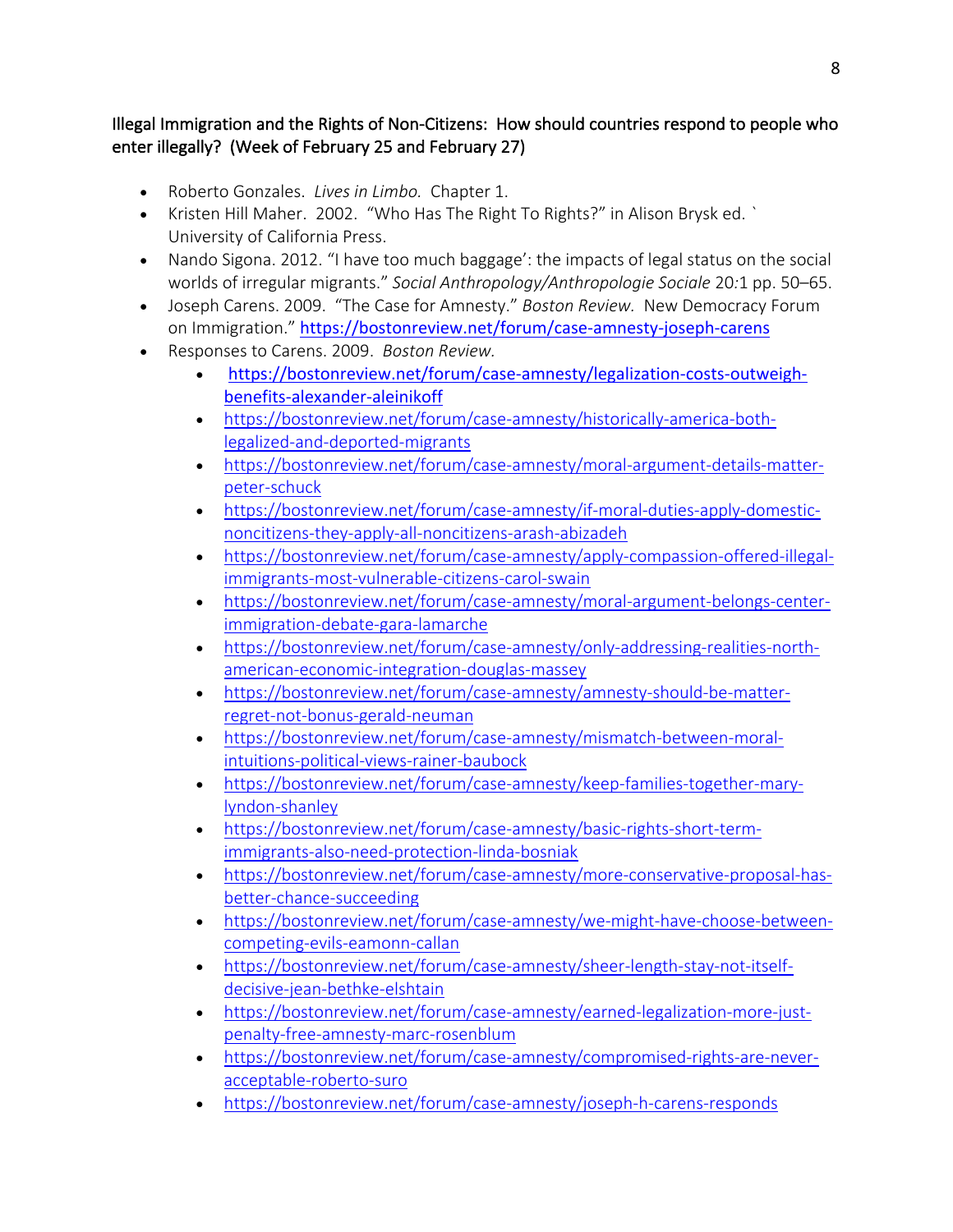## Citizenship

# Citizenship and Semi-Citizenship: should democracies have partial memberships? (Week of March 3 and March 5)

- Elizabeth Cohen. "The Moral Meaning of Temporary Immigration Statuses in US Citizenship Law."
- Nancy F. Cott. 1998. Marriage and Women's Citizenship in the United States, 1830-1934. American Historical Review. 03:4 pp. 1440-1474.
- Christian Joppke. 2011. "Immigration, Citizenship and the Need for Integration," in Rogers Smith ed. *Citizenship, Borders, and Human Needs.*
- Nicole Prchal Svajlenka, Angie Bautista-Chavez, and Laura Muñoz Lopez 2017. "Temporary Protected Status." Center for American Progress. https://www.americanprogress.org/issues/immigration/news/2017/10/20/440400/tpsholders-are-integral-members-of-the-u-s-economy-and-society/

*\*\* Spring Break (Week of March 9) \*\** 

## Should citizenship be automatic? (Week of March 24 and 26)

- Rogers Brubaker. 1998. *Citizenship and Nationhood in France and Germany*. Preface and Ch. 1.
- Ayelet Schachar. 2009. *The Birthright Lottery.* Harvard University Press. "Citizenship as Property." Selections. http://www.hup.harvard.edu/catalog.php?isbn=9780674032712
- Rogers Smith. 2009. "Birthright Citizenship and the Fourteenth Amendment in 1868 and 2008." *Journal of Constitutional Law.* 11:5.
- Bonnie Honig. *Democracy and the Foreigner.* Ch. 4 "The Foreigner as Citizen."

# Should citizenship be earned? Can it be bought? (Week of March 31 and April 2)

- Alex Horton. 2017. "U.S. Army kills contracts for hundreds of immigrant recruits. Some face deportation." https://www.washingtonpost.com/news/checkpoint/wp/2017/09/15/army-killscontracts-for-hundreds-of-immigrant-recruits-sources-say-some-facedeportation/?tid=ss\_mail&utm\_term=.8171e40c9d61
- Ronald Krebs. 2006. *Fighting for Rights: Military Service and the Politics of Citizenship.* Cornell University Press. Ch. 1.
- Janelle Wong. 2007. "Who Fights? Substitution, Commutation and 'Green Card Troops." *DuBois Review* 4:1 pp. 167-188.
- Matthew Valencia. 2017. "Citizens of anywhere: Globalisation has turned citizenship into a commodity." https://www.1843magazine.com/features/citizens-of-anywhere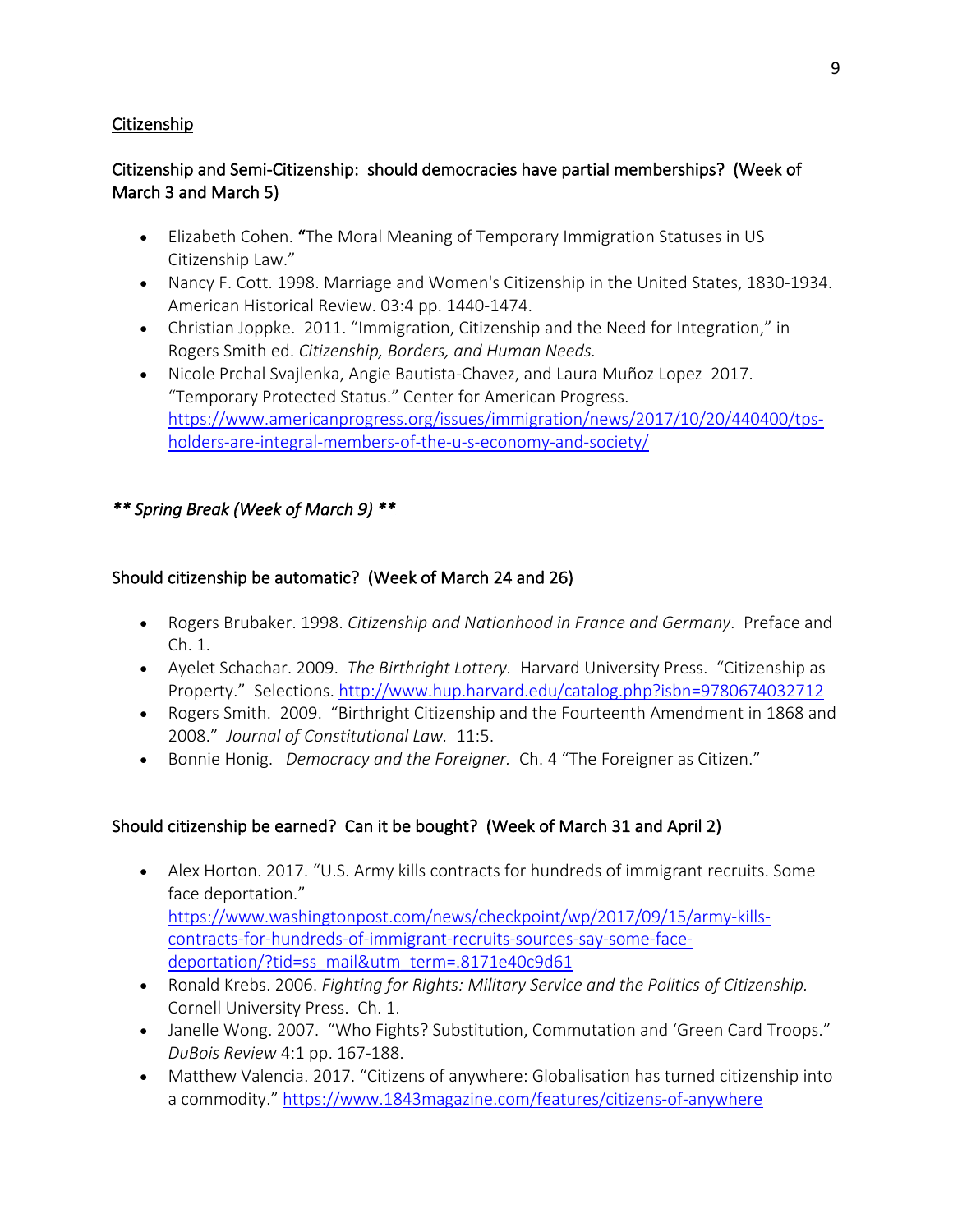- Owen Parker. 2016. "Commercializing Citizenship in Crisis EU: The Case of Immigrant Investor Programmes." *Journal of Common Market Studies*. 55: 2 pp. 332- 348.
- Ana Tanasoca. 2016. "Citizenship for Sale: Neomidieval, Not Just Neoliberal?" *European Journal of Sociology.* 57:1 pp. 169-195.

# Do we become citizens by acting as citizens? Is citizenship about practicing citizenship or a set of accomplishments? (Week of April 7 and April 9)

- Christopher Zepeda-Milián. 2016. "Weapons of The (Not So) Weak." *Critical Sociology* 42:2 pp. 269-287.
- Takeyuki Tsuda. 2012. "Whatever Happened to Simultaneity? Transnational Migration Theory and Dual Engagement in Sending and Receiving Countries." *Journal of Ethnic and Migration Studies.* 38:4 pp. 631-649.
- James McCann and Michael Jones-Correa. *Holding Fact and Standing Firm?* 2020. (manuscript excerpts)

# Assimilation

# Who can be/is [one of us]? (Week of April 14 and April 16)

- Michael Walzer. 1990. "What Does It Mean To Be An 'American'?" *Social Research* 57:3
- Sarah Song. 2009. "What Does It Mean To Be An American?" *Daedalus*. Spring. Pp. 31- 40.
- Bart Bonikowski and Paul DiMaggio. 2016. "Varieties of American Popular Nationalism." *American Sociological Review.* 81:5 pp. 949-980.
- Thierry Devos and Mahzarin Benaji. 2005. "American = White?" *Journal of Personality and Social Psychology*. 88:3 pp. 447–46
- Deborah Schildkraut. 2007. "Defining American Identity in the Twenty-First Century: How Much "There" is There?" *Journal of Politics*. 69:3 pp. 597-615.

# Does immigrant integration require change? From whom? (Week of April 21 and 23)

- Ruben Rumbaut. 2013. "Assimilation's Bumpy Road." In Merlin Chowkwanyun and Randa Serhan eds. *American Democracy and the Pursuit of Equality.* Pp. 194-219.
- Richard Alba and Victor Nee. "Assimilation Theory for a New Era of Immigration." *International Migration Review.* 31:4 pp. 826-874.
- Sarah Song. 2005. "Majority Norms, Multiculturalism, and Gender Equality." *American Political Science Review*. 99:4 pp. 473-489.
- Aristide Zolberg and Long Witt Woon. 1999. "Why Islam Is Like Spanish." *Politics and Society.* 27:1 pp. 5-38.
- Suzette Brooks-Masters. *Change is Hard.* 2020.